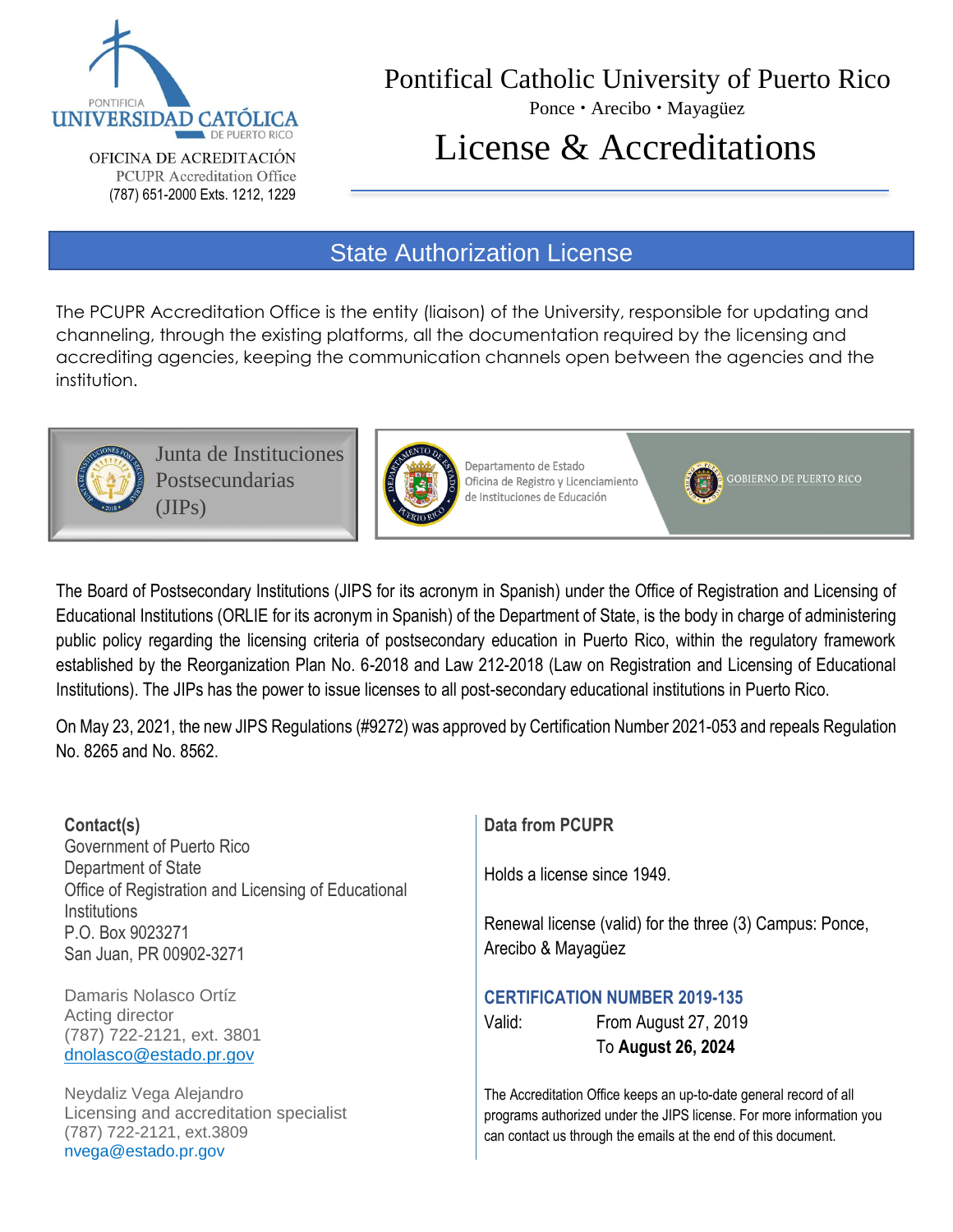### Institutional Accreditation



3624 Market Street Suite 2 West Philadelphia, PA 19104 (267) 284-5000 www.msche.org Follow us: @mscheorg

Every educational institution has the responsibility of maintaining quality control of teaching-learning. It is through continuous reassessment that quality control is maintained. The duration of the accreditation license granted by the MSCHE to educational institutions, according to the new established accreditation cycle (2017), lasts eight (8) years. However, annually it has to file reports of the academic achievement of the students and the financial health indicators of the institution (Annual Institional Update (AIUs). After four (4) years, MSCHE analyzes how the performance has been through the data collection (Midpoint Peer Review, Self-Study Evaluation).

| Contact(s)                               | <b>Data from PCUPR</b>             |                       |
|------------------------------------------|------------------------------------|-----------------------|
| Dr. Melissa Hardin                       |                                    |                       |
| mhardin@msche.org                        | Initial Accreditation:             | 1/1/1953              |
| Vice President for Institutional         |                                    |                       |
| <b>Field Relations</b>                   | Last Reaffirmation:                | 1/1/2014              |
| (new liaison for PCUPR since Jul.        |                                    |                       |
| 2021)                                    | Self-Study Prep-visits (virtual)   | 3/17/2022 & 4/27/2022 |
| Stephen J. Pugliese, Ph.D.               | <b>Next Self-Study Evaluation:</b> | 2023-2024             |
| Senior Vice President and Chief of Staff |                                    |                       |
| finance@msche.org                        |                                    |                       |

## Academic Program Accreditations



American Bar Association Section of Legal Education and Admissions to the Bar 321 N. Clark Street Chicago, IL 60654-7598 w[ww.abanet.org](http://www.abanet.org/)

#### **Data from PCUPR**

This accreditation is for the program of: Juris Doctor **Law School** Ponce Campus

Accreditation since: 1972 Last evaluation visit: May 2021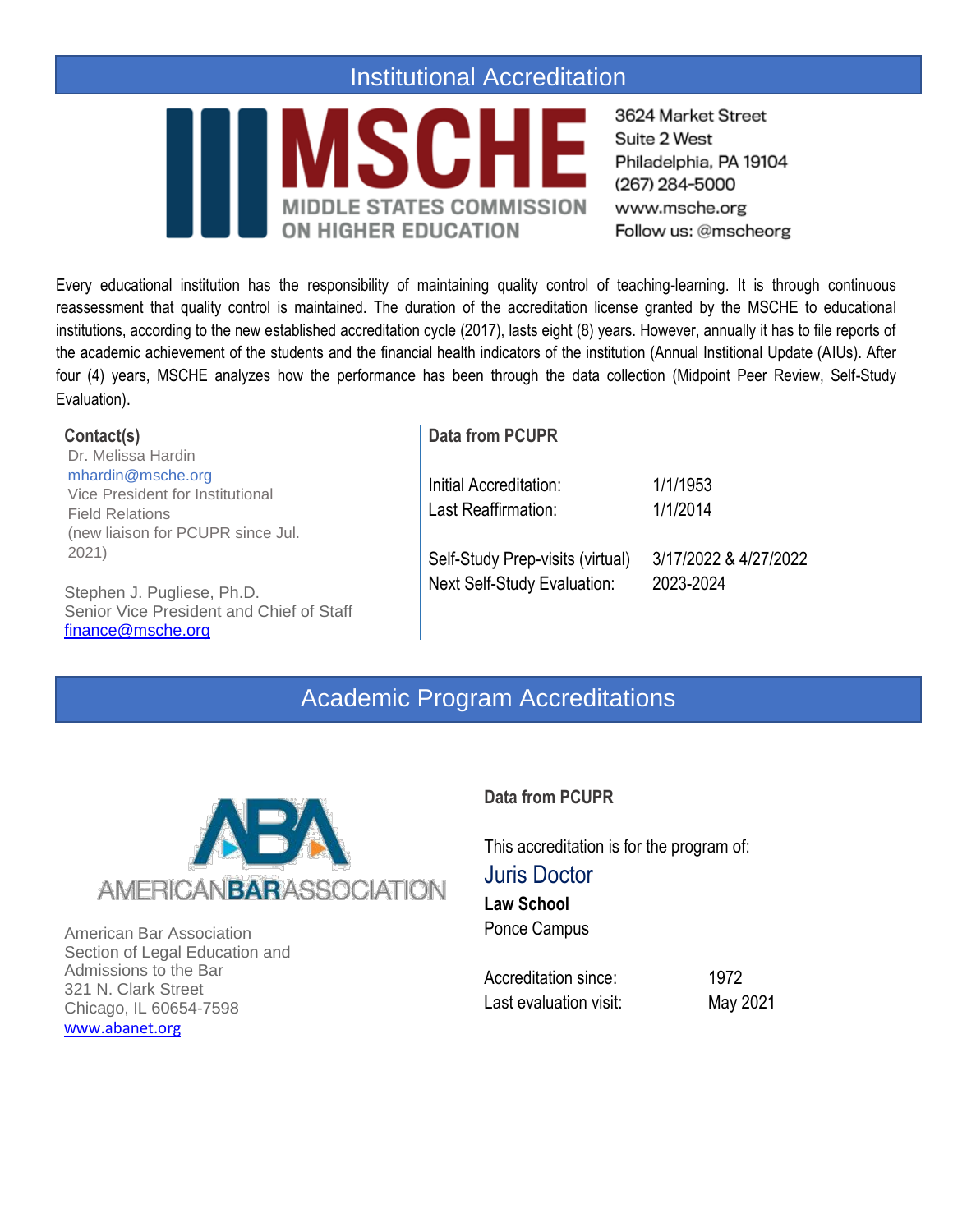

3390 Peachtree Road NE – Suite 1400 Atlanta, GA 30326 (404) 975-5000 http:/[/www.acenursing.org](http://www.acenursing.org/)

**Data from PCUPR**

This accreditation is for the program of: Bachelor of Nursing Master of Nursing **College of Sciences** Ponce Campus

Continued Accreditation for seven (7) years Valid: 2022-2029

#### **Data from PCUPR**

This accreditation is for all teacher preparation programs at: **College of Education** Ponce • Arecibo • Mayagüez Campus

Valid for seven (7) years Since: May 2014 Valid: 2021-2028



Council for the Accreditation of Counseling and Related Educational Program *(CACREP)*) after merging on 2017 with the Council on Rehabilitation Education. [https://www.cacrep.org](http://www.caepnet.org/)

1699 E. Woodfield Road Suite 300 Schaumburg, IL 60173 (847) 944-1345

#### **Data from PCUPR**

This accreditation is for the graduated program of: Social Sciences with specialty in Clinical Rehabilitation Counseling

**College of Behavioral Sciences and Community Affairs** Ponce Campus

Since: 2008-2019\* Next evaluation visit: Nov. 29-30 and Dec. 1, 2021 Validation extension up to: October 31, 2022

*This accreditation allows our students to apply for the Commission on Rehabilitation Counselor Certification (CRCC).*



**Educator Preparation** 

(Before: Teacher Education Accreditation Council TEAC)

1140 19th St. N.W. Suite 400 Washington, DC 20036 (202) 223-0077 w[ww.caepnet.org](http://www.caepnet.org/)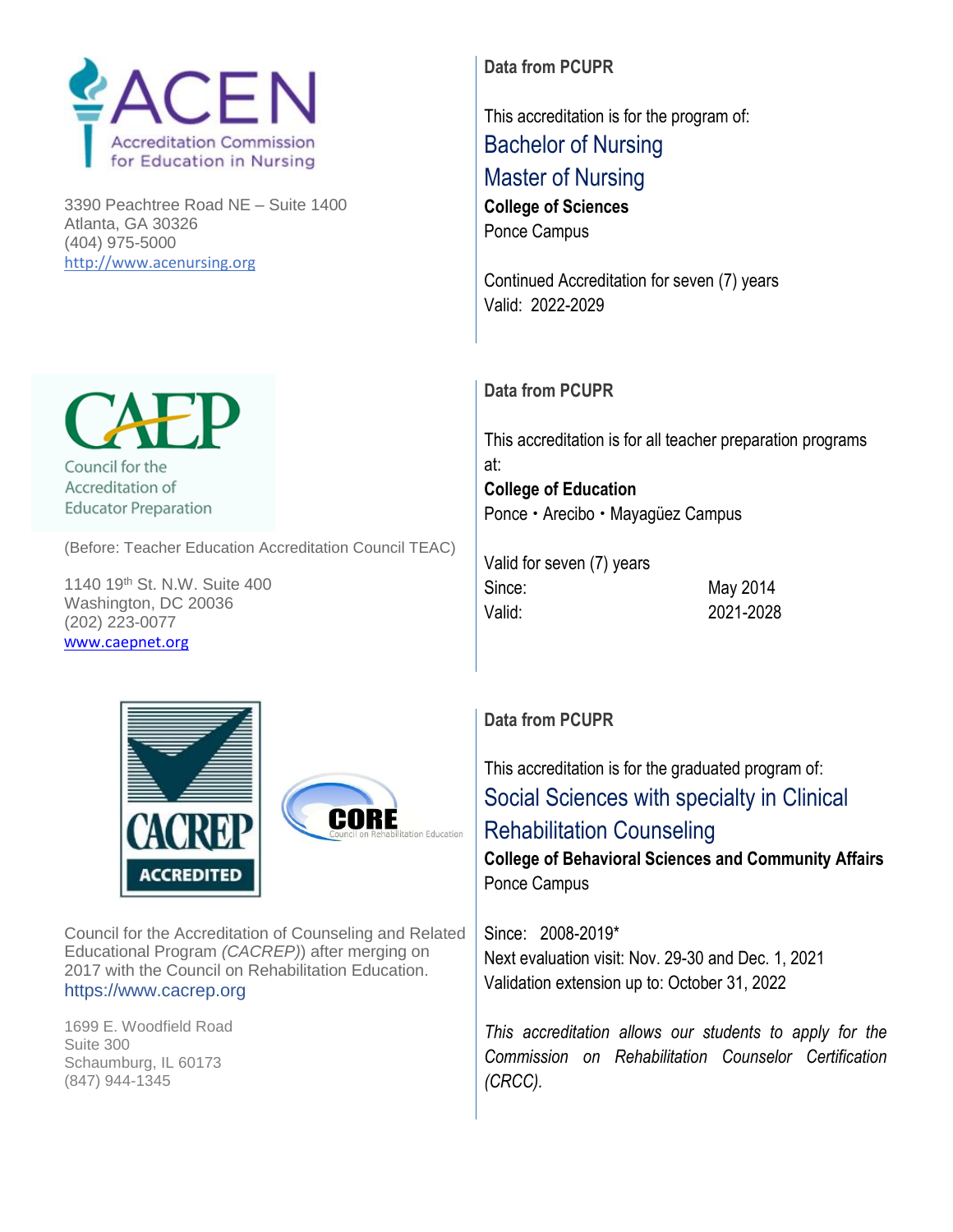

#### COUNCIL ON SOCIAL WORK EDUCATION

333 John Carlyle Street Suite 400 Alexandria, VA 22314 (703) 683-8080 [info@cswe.org](http://www.caepnet.org/)

**Data from PCUPR**

### This accreditation applies for the programs of: Bachelor in Art with major in Social Work

**College of Behavioral Sciences and Community Affairs** Ponce Campus (Accredited since 1974 - June 2024) Mayagüez Campus (Accredited since 2017 – June 2024)

# Master in Social Work with specialty in Clinical Area

**College of Behavioral Sciences and Community Affairs** Ponce Campus (Accredited since 2008- June 2024) **Graduated School of Arecibo** Arecibo Campus (Accredited since 2016- June 2024)



1101 Connecticut Avenue, N.W. Suite 410 Washington, DC 20036 (202) 783-2007 [www. naab.org](http://www.ng/) [info@naab.org](mailto:info@naab.org)

**Data from PCUPR**

This accreditation is for the program of: Bachelor of Architecture **School of Architecture** Ponce

Valid for eight (8) years Initial accreditation: Jan. 2015 Valid: Jan. 2018 - 2026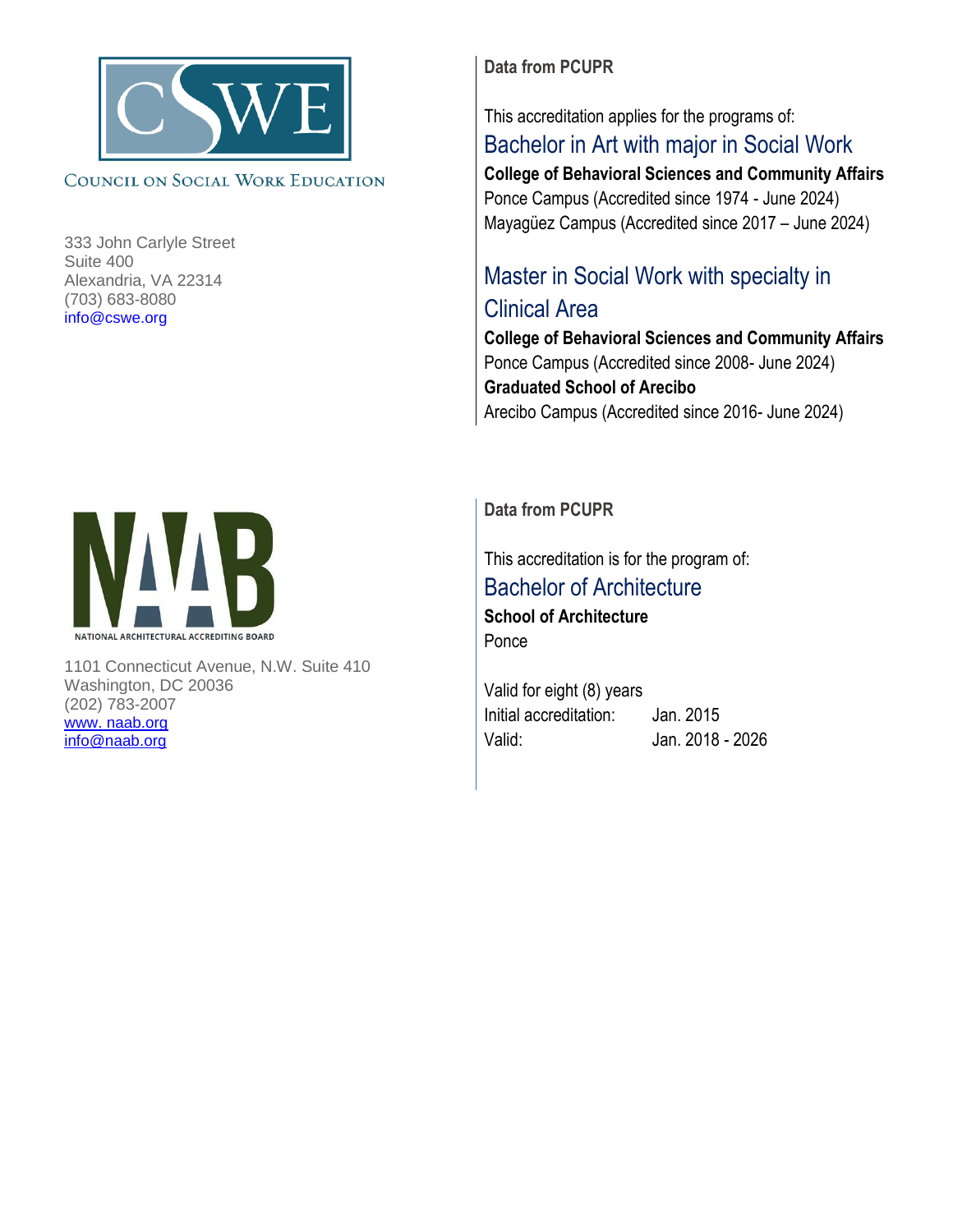

**National Accrediting Agency** for Clinical Laboratory Sciences

5600 N. River Rd. Suite 720 Rosemont, IL 60018-5119 (773) 714-8886 [info@naab.org](mailto:info@naab.org) [www.naacls.org](http://www.naacls.org/)

**Data from PCUPR**

This accreditation is for the program of:

Medical Technology **College of Sciences Department of Medical Technology** Ponce Campus

Valid for ten (10) years Next Interim Report 1/oct/2024 Self-Study Report 1/oct/2029 Valid until 31/oct/2030

Graduates of this program are eligible to take the bar examinations offered by the Board of Examiners of Medical Technologists of Puerto Rico, the American Society of Clinical Pathologists "American Society for Clinical Pathology" (ASCP) / BOC "Board of Certification"; which certify them to practice the profession in Puerto Rico and in the United States

### **Candidacy**



2200 Research Blvd. Mail Stop 310 Rockville, MD 20850-3289

Kelly Velásquez Associate Director of Accreditation [kvelasquez@asha.org](mailto:kvelasquez@asha.org) [https://caa.asha.org](https://caa.asha.org/)

For the Combined program in Bachelor of Science in Speech-language Therapy and Master in Science in Speech-language Pathology. CAA award candidacy for a period of five years.

Candidacy Award Period: Feb. 1, 2022 - Jan. 31, 2027 First Annual Report due: Feb. 1, 2023

*The achievement of this candidacy allows students to be admitted to the new program, both to the combined BS/MS program and to the master's program from August 2022.* 

For more information: Prof. Ana I. Báez Acting Dean, College of Education